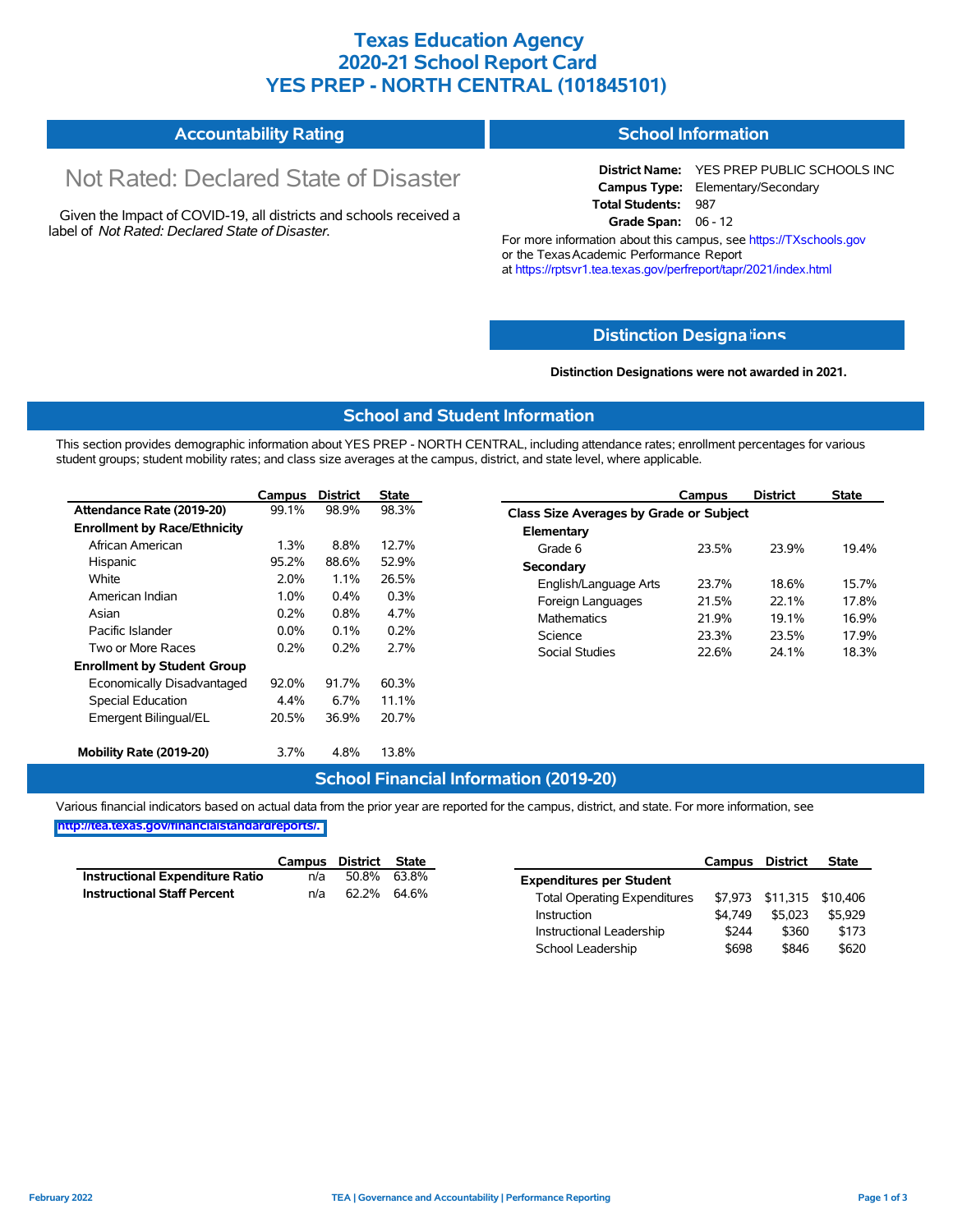# **Texas Education Agency 2020-21 School Report Card**

### **STAAR Outcomes**

This section provides STAAR performance and outcomes. **Please note that due to the cancellation of spring 2020 STAAR administration due to the COVID-19 pandemic, 2019 results are shown.**

|                                                                                          |      |       |      |      |                                         |      |               |                                    |                                    |                 | Two<br>or                              |               |  |
|------------------------------------------------------------------------------------------|------|-------|------|------|-----------------------------------------|------|---------------|------------------------------------|------------------------------------|-----------------|----------------------------------------|---------------|--|
|                                                                                          |      |       |      |      | African                                 |      |               | American                           |                                    | <b>Pacific</b>  | More                                   | Econ          |  |
|                                                                                          |      | State |      |      | District Campus American Hispanic White |      |               | Indian                             | Asian                              | <b>Islander</b> | Races                                  | <b>Disadv</b> |  |
| STAAR Performance Rates at Approaches Grade Level or Above (All Grades Tested)<br>$\ast$ |      |       |      |      |                                         |      |               |                                    |                                    |                 |                                        |               |  |
| <b>All Subjects</b>                                                                      | 2021 | 67%   | 62%  | 71%  | 82%                                     | 71%  | 73%           | 89%                                |                                    |                 | $\overline{\phantom{a}}$               | 70%           |  |
|                                                                                          | 2019 | 78%   | 80%  | 86%  | 81%                                     | 86%  | 89%           | 77%                                | $\ast$                             |                 | $\ast$                                 | 86%           |  |
| ELA/Reading                                                                              | 2021 | 68%   | 63%  | 70%  | 78%                                     | 70%  | 62%           | 88%                                | ∗<br>$\ast$                        |                 | $\qquad \qquad \blacksquare$<br>$\ast$ | 70%           |  |
|                                                                                          | 2019 | 75%   | 74%  | 80%  | 80%                                     | 80%  | 88%           | 67%                                | $\ast$                             |                 |                                        | 79%           |  |
| Mathematics                                                                              | 2021 | 66%   | 59%  | 69%  | 80%                                     | 69%  | 83%           | 80%                                | $\ast$                             | ۰               | $\overline{\phantom{a}}$<br>$\ast$     | 68%           |  |
|                                                                                          | 2019 | 82%   | 87%  | 93%  | 86%<br>$\ast$                           | 93%  | 94%<br>$\ast$ | 100%                               | $\ast$                             |                 |                                        | 93%           |  |
| Writing                                                                                  | 2021 | 58%   | 56%  | 49%  |                                         | 48%  |               | $\overline{a}$                     |                                    |                 | $\frac{1}{2}$                          | 48%           |  |
|                                                                                          | 2019 | 68%   | 71%  | 70%  | 67%                                     | 70%  | 75%           | 50%                                | $\overline{\phantom{a}}$           |                 | $\qquad \qquad \blacksquare$           | 70%           |  |
| Science                                                                                  | 2021 | 71%   | 68%  | 81%  | 80%                                     | 81%  | 86%           | 100%<br>$\ast$                     | $\overline{\phantom{a}}$<br>$\ast$ |                 | $\qquad \qquad \blacksquare$           | 81%           |  |
|                                                                                          | 2019 | 81%   | 87%  | 95%  | $\overline{a}$<br>$\ast$                | 94%  | 100%          |                                    | $\ast$                             |                 | $\overline{\phantom{a}}$               | 95%           |  |
| Social Studies                                                                           | 2021 | 73%   | 61%  | 78%  | ∗                                       | 78%  | 80%<br>$\ast$ | $\overline{\phantom{a}}$<br>$\ast$ |                                    |                 | $\overline{\phantom{a}}$               | 77%           |  |
|                                                                                          | 2019 | 81%   | 80%  | 89%  |                                         | 89%  |               |                                    | $\overline{a}$                     |                 | $\overline{\phantom{a}}$               | 88%           |  |
| STAAR Performance Rates at Meets Grade Level or Above (All Grades Tested)                |      |       |      |      |                                         |      |               |                                    | $\ast$                             |                 |                                        |               |  |
| <b>All Subjects</b>                                                                      | 2021 | 41%   | 33%  | 44%  | 50%                                     | 43%  | 59%           | 61%                                | ∗                                  |                 | $\overline{\phantom{a}}$<br>$\ast$     | 43%           |  |
|                                                                                          | 2019 | 50%   | 51%  | 63%  | 62%                                     | 63%  | 66%           | 29%                                | $\ast$                             |                 |                                        | 62%           |  |
| ELA/Reading                                                                              | 2021 | 45%   | 37%  | 44%  | 56%                                     | 43%  | 62%           | 63%                                | ∗                                  |                 | $\overline{\phantom{a}}$<br>$\ast$     | 43%           |  |
|                                                                                          | 2019 | 48%   | 47%  | 55%  | 60%                                     | 55%  | 63%           | 17%                                | $\ast$                             |                 |                                        | 55%           |  |
| Mathematics                                                                              | 2021 | 37%   | 28%  | 42%  | 40%                                     | 41%  | 58%           | 60%                                | $\ast$                             |                 | $\overline{a}$<br>$\ast$               | 42%           |  |
|                                                                                          | 2019 | 52%   | 57%  | 72%  | 71%                                     | 72%  | 81%           | 44%                                |                                    |                 |                                        | 71%           |  |
| Writing                                                                                  | 2021 | 30%   | 25%  | 19%  | $\ast$                                  | 19%  | $\ast$        | $\overline{\phantom{a}}$           | $\ast$                             |                 | $\overline{\phantom{a}}$               | 19%           |  |
|                                                                                          | 2019 | 38%   | 41%  | 34%  | 33%                                     | 36%  | 25%           | 17%                                | $\blacksquare$                     |                 | $\qquad \qquad \blacksquare$           | 35%           |  |
| Science                                                                                  | 2021 | 44%   | 39%  | 56%  | 60%                                     | 55%  | 86%           | 60%                                | $\overline{\phantom{a}}$           |                 | $\qquad \qquad \blacksquare$           | 55%           |  |
|                                                                                          | 2019 | 54%   | 58%  | 73%  | $\overline{a}$<br>$\ast$                | 72%  | 100%          | $\ast$                             | $\ast$<br>$\ast$                   |                 | $\overline{\phantom{a}}$               | 73%           |  |
| Social Studies                                                                           | 2021 | 49%   | 31%  | 47%  |                                         | 46%  | 60%           |                                    |                                    |                 | $\overline{a}$                         | 45%           |  |
|                                                                                          | 2019 | 55%   | 51%  | 68%  | $\ast$                                  | 68%  | $\ast$        | $\ast$                             | $\overline{\phantom{a}}$           |                 | $\overline{\phantom{a}}$               | 68%           |  |
| STAAR Performance Rates at Masters Grade Level (All Grades Tested)                       |      |       |      |      |                                         |      |               |                                    |                                    |                 |                                        |               |  |
| All Subjects                                                                             | 2021 | 18%   | 11%  | 17%  | 14%                                     | 17%  | 22%           | 22%                                | $\ast$                             |                 | $\overline{\phantom{a}}$               | 17%           |  |
|                                                                                          | 2019 | 24%   | 21%  | 28%  | 31%                                     | 29%  | 36%           | 6%                                 | ∗                                  |                 | $\ast$                                 | 28%           |  |
| ELA/Reading                                                                              | 2021 | 18%   | 10%  | 12%  | 33%                                     | 12%  | 8%            | 0%                                 | $\ast$                             |                 | $\overline{\phantom{a}}$               | 11%           |  |
|                                                                                          | 2019 | 21%   | 15%  | 19%  | 20%                                     | 19%  | 25%           | 0%                                 | $\ast$                             |                 | $\ast$                                 | 19%           |  |
| Mathematics                                                                              | 2021 | 18%   | 11%  | 20%  | 10%                                     | 20%  | 25%           | 60%                                | $\ast$                             | $\overline{a}$  | $\frac{1}{2}$                          | 20%           |  |
|                                                                                          | 2019 | 26%   | 27%  | 40%  | 29%<br>$\ast$                           | 41%  | 50%           | 11%                                | $\ast$                             |                 | $\ast$                                 | 40%           |  |
| Writing                                                                                  | 2021 | 9%    | 5%   | 4%   |                                         | 4%   | $\ast$        | $\overline{\phantom{a}}$           | $\ast$                             | ۰               | $\overline{\phantom{a}}$               | 4%            |  |
|                                                                                          | 2019 | 14%   | 15%  | 13%  | 33%                                     | 14%  | 0%            | 0%                                 |                                    |                 | $\qquad \qquad \blacksquare$           | 14%           |  |
| Science                                                                                  | 2021 | 20%   | 15%  | 25%  | 0%                                      | 25%  | 57%           | 20%                                |                                    |                 |                                        | 25%           |  |
|                                                                                          | 2019 | 25%   | 23%  | 32%  | $\overline{\phantom{a}}$                | 31%  | 80%           | $\ast$                             | $\ast$                             |                 |                                        | 31%           |  |
| Social Studies                                                                           | 2021 | 29%   | 12%  | 22%  | ∗                                       | 22%  | 20%           |                                    |                                    |                 |                                        | 21%           |  |
|                                                                                          | 2019 | 33%   | 27%  | 34%  | $\ast$                                  | 34%  | $\ast$        | $\ast$                             |                                    |                 |                                        | 34%           |  |
| <b>STAAR Assessment Participation (All Grades Tested)</b>                                |      |       |      |      |                                         |      |               |                                    |                                    |                 |                                        |               |  |
| All Subjects                                                                             | 2021 | 88%   | 97%  | 98%  | 82%                                     | 98%  | 92%           | 95%                                |                                    |                 | $\overline{a}$                         | 98%           |  |
|                                                                                          | 2019 | 99%   | 100% | 100% | 100%                                    | 100% | 100%          | 100%                               |                                    |                 | ∗                                      | 100%          |  |
| ELA/Reading                                                                              | 2021 | 89%   | 97%  | 98%  | 82%                                     | 99%  | 94%           | 89%                                | ∗                                  |                 |                                        | 98%           |  |
|                                                                                          | 2019 | 99%   | 100% | 100% | 100%                                    | 100% | 100%          | 100%                               | ∗                                  |                 | ∗                                      | 100%          |  |
| Mathematics                                                                              | 2021 | 88%   | 97%  | 99%  | 83%                                     | 99%  | 93%           | 100%                               | ∗                                  |                 |                                        | 99%           |  |
|                                                                                          | 2019 | 100%  | 100% | 100% | 100%                                    | 100% | 100%          | 100%                               | $\ast$                             |                 | *                                      | 100%          |  |

- Indicates there are no students in the group.<br>\* Indicates results are masked due to small numbers to protect student confidentiality.<br>n/a Indicates data reporting is not applicable for this group.